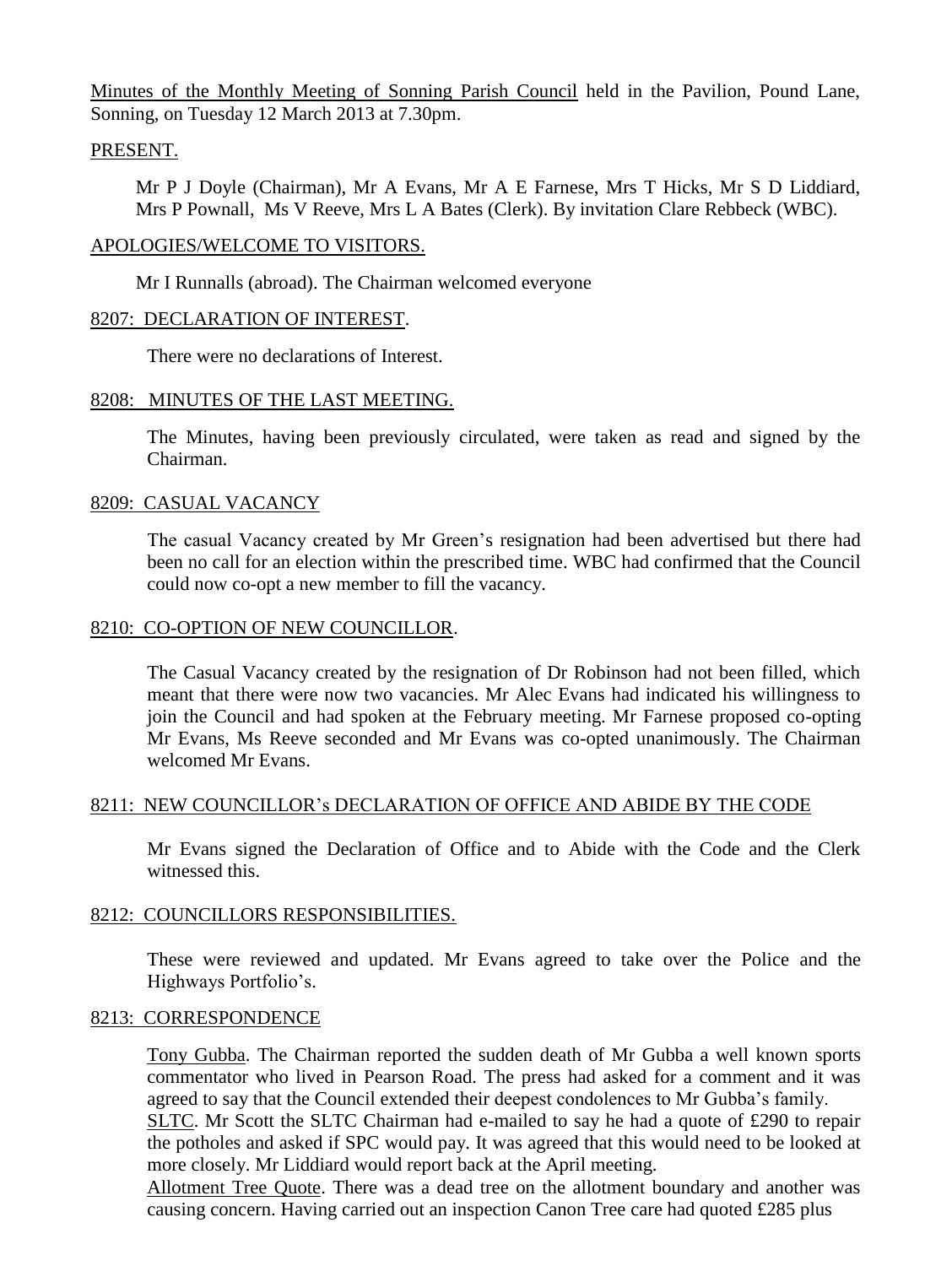# 8213: CORRESPONDENCE

VAT to remove both. Mr Farnese proposed accepting the quote, Mr Liddiard seconded and this was unanimously approved.

Wharf Willow. P J Lush would be carrying out work to the Willow on 28 March.

Urban Pollinators Project. SPC had permitted this project to take place in 2012 but due to the wet weather more observations were required in 2013. Following discussion this was agreed.

Nuisance Correspondence. The Chairman said that the Council would need to decide how to respond to repeated or nuisance correspondence which could be time consuming and wasteful of resources.

Clare Rebbeck Wokingham Borough Voluntary Sector Forum. The Chairman had agreed that Ms Rebbeck should speak to the Council although her request had been too late to be included on the agenda. Ms Rebbeck thanked the Chairman and said that corporate funding might be available for the pothole project and she would speak to her colleague about this. Teams of up to 30 volunteers could be available. Ms Rebbeck said that she had been appointed as the WBVSF Development Worker and could offer support, communication and development assistance to groups and charities. New free support was available via The Chain newsletter, WBVSF lunches and their website. Legal advice about charity registration and understanding the responsibility of trustees would be provided. The Chairman asked about the Scarecrow Committee and Ms Rebbeck said that she could assist them if they wished to register. Funding was available to groups and once registered with WBVSF they would receive the monthly newsletter. Providing contact with individuals and groups helped prevent social isolation and would be cost effective in the long run. Parish Council's could also benefit as could all community groups, Ms Rebbeck would be willing to visit and talk to village groups to provide information. It was agreed that SPC could advertise the WBVSF facilities and resources. Mr Liddiard thanked Ms Rebbeck and congratulated her on her enthusiasm. Ms Rebbeck then took her leave.

Following discussion it was agreed to put the information on the notice-boards and to ask Ms Rebbeck to write an article for inclusion in the next SPC newsletter.

## 8214: PLANNING.

Planning List. The Chairman said that the partially demolished wall to the front of 24 West Drive looked very untidy. The adjoining property Blandings had permission to build an Orangery.

Greendown. When the archaeological search had been carried out to comply with planning conditions some Saxon items had been found. The new owner of the building site had laid a concrete base for a shed and Mr Mann had been asked to check as it could be seen from the road.

2 Sonning Meadows. Mr Liddiard had been approached by the immediate neighbour who had expressed some concerns about the proposal and had decided to object.

August Field. Cllr Haines had put a precautionary listing in place in case the officer was minded to approve the proposal. The Ecological Report had criticised Mr Driver comments as providing no proof although Mr Driver knew the area well.

WBC new Policies. WBC had submitted the MDD DPD and an Inspector had been appointed for the examination in public.

The following applications were ongoing: 1 Sonning Gate (F/2012/1398) 32 West Drive (F/2012/1435) 19 West Drive (F/2012/1468) Greendown Pearson Road (C/2012/2390): The Granary Charvil Lane (F/2012/2440): Redingensians RFC Old Bath Road (F/2012/2425): 31 Pound Lane (F/2013/0117).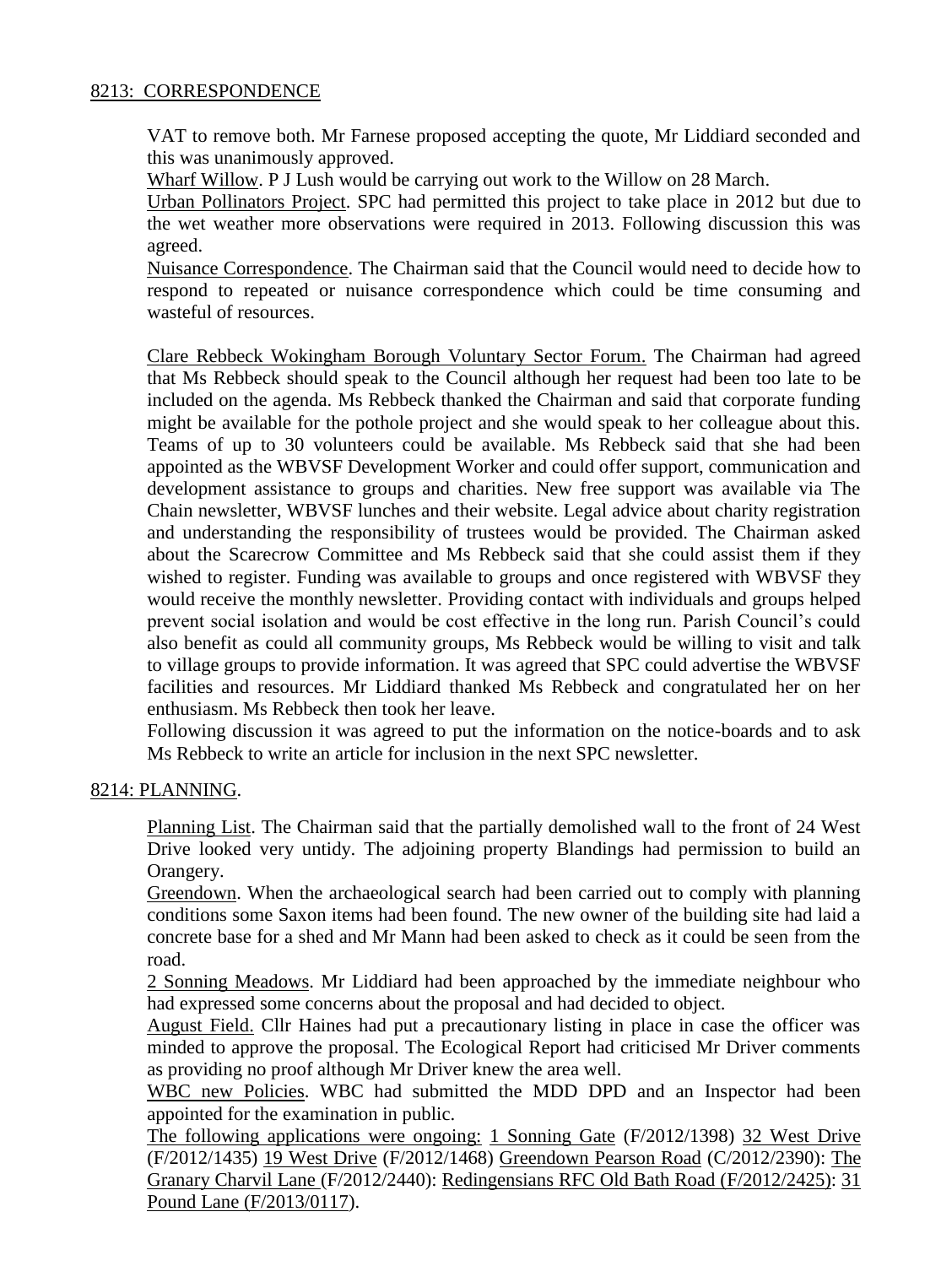# 8214: PLANNING (Cont'd).

The following applications had been approved: Old Forge Cottage Pearson Road (F/2012/2384 & LB/2012/2385).

The following applications had been refused. There were none.

The following new applications had been received. 15 West Drive (F/2013/0135) Erection of single storey rear extension and rear decking area. Demolition of existing conservatory/garden room: 2 Sonning Meadows (F/2013/0137) Single storey rear extension to dwelling: August Field Charvil Lane (F/2013/0140) Erection of 4 no dwellings with gardens parking and improved access following demolition and removal of existing dwelling and outbuildings.

### 8215: CONSERVATION AREA ASSESSMENT.

The Chairman said that the public Consultation period would end on 24 March but would be extended to 28 March for the Society. The final report, including photographs, should be ready for may/June. The Society had asked WBC for a copy of an approved Assessment and had been given one for Dudley. There had been concerns about the suggestions for the access to the Bull included in the report. Mrs Hicks said that the link from the website to the audio visual display at the exhibition had been completed. The Chairman said that Mr Siney would be giving a talk about local historical buildings on behalf of the Society.

## 8216: QUESTIONS FOR BOROUGH COUNCILLOR.

In the absence of Cllr Haines there were no questions.

## 8217: PARISHIONERS QUESTIONS

There were no members of the public present.

#### 8218: REPLY TO ICO.

Following discussion the Chairman proposed sending a copy of the notes of the closed part of the meeting held on 12 June 2012 to Mr McCulloch, Mr Liddiard seconded and this was unanimously approved. The Clerk would copy the reply to the ICO.

## 8219: PROPOSALS FOR QUEENS JUBILEE CELEBRATIONS.

The Chairman said that requests for funding were still current. Mr Farnese proposed paying £235.61 for the display boards etc for the Conservation Area Exhibition, Ms Reeve seconded and this was unanimously approved.

#### 8220: FINANCE.

- a) Report. The finance report was circulated and noted.
- b) Budget Mr Green had provided the updated Budget figure agreed at the January meeting. Mr Farnese proposed accepting these, Mrs Pownall seconded and these were unanimously approved.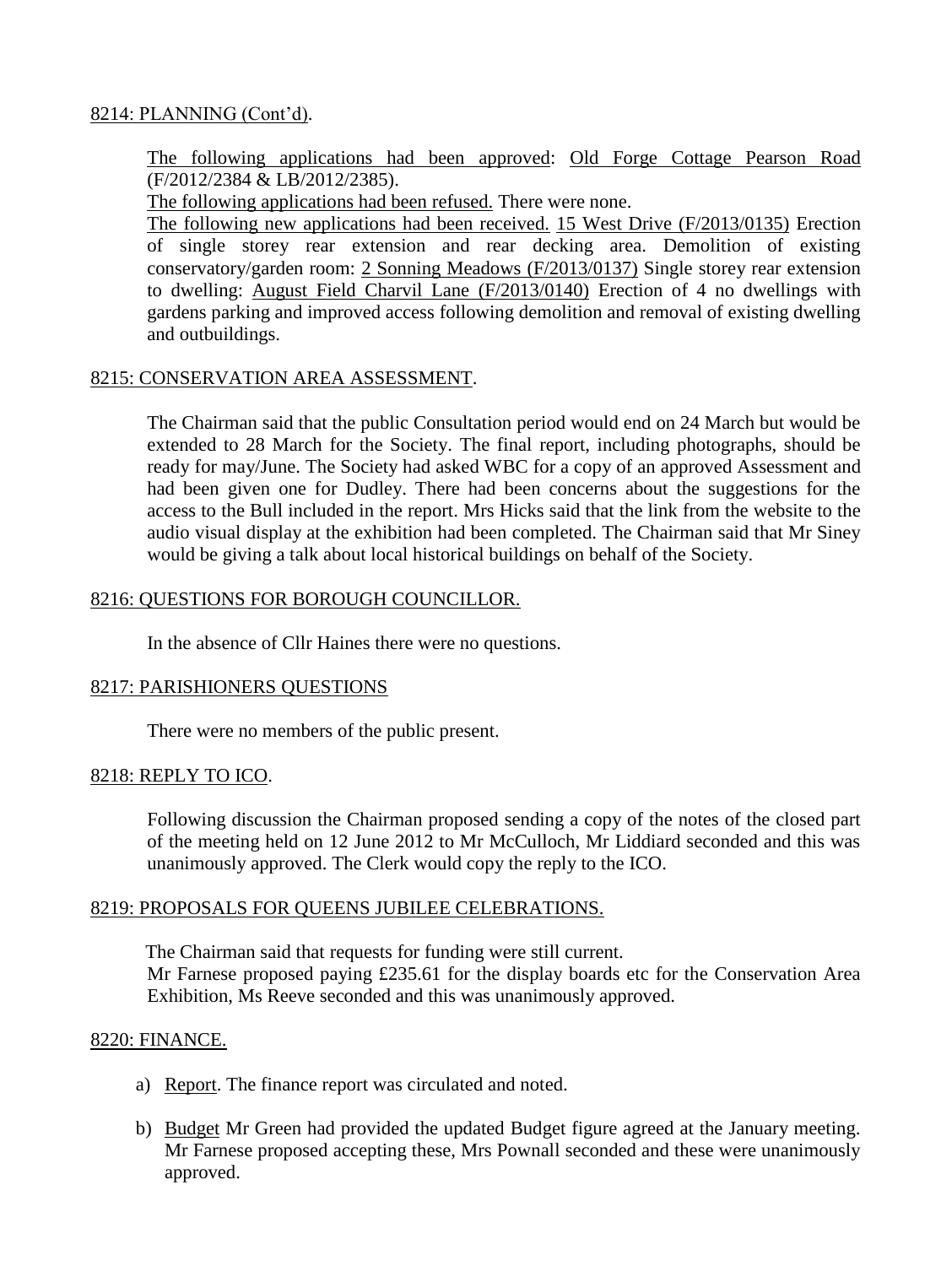## 8220: FINANCE (Cont'd).

c) Payment of Accounts. Mrs Hicks proposed making the following payments, Ms Reeve seconded and these were unanimously approved.

#### February 2013

| Purco Print $-C A$ Leaflet     | 75.00  |
|--------------------------------|--------|
| Sonning Landscapes – Mow Wharf | 26.00  |
| Mrs R Hulley – Litter Jan      | 145.83 |
| <b>BALC</b> – Training         | 80.00  |
| Quadron $-$ Dog Bins Nov '12   | 83.56  |
| Inland Revenue – $NIC + Tax$   | 275.82 |
| Quadron – Dog Bins Dec + Jan   | 167.16 |
| Mrs Pownall – Compound keys    | 5.50   |
|                                | 858.69 |

### 8221: HIGHWAYS.

There was no report. The Chairman said that he and Mr Farnese had attended the Major Projects Meeting at WBC and had complained about the potholes in Liguge Way. They had spoken to Gareth Wisemans about the poor surfaces in Charvil Lane and he had said that this was due to a thin layer being used in the last resurfacing. Mr Wiseman had said that he would do his best. Mrs Pownall said that she had a response from 'go local' about the potholes in Liguge Way. In fact this was not a highways responsibility but property services. Mr Evans said that he would be prepared to take on the Highways portfolio and this was enthusiastically approved.

### 8222: RECREATION AND ENVIRONMENT W.G.

Mrs Pownall said that SCC had cleared the boundary as agreed but it transpired that it was owned by Mr Barker. The confusion arose as there was a double hedge and the outside hedge was the boundary. Mr Barker had said that he intended to put a fence up but would insert a gate so that SCC could retrieve lost balls. The mower had developed a small fault and had gone for repair. The BBC wanted to film Ali's pond as part of an environmental programme and it was agreed that Mrs Pownall could sign the permission form. The Wharf gate could be opened in spite of the lock and Mr Pownall would secure it. A screwfix chain would be purchased if necessary. Mrs Pownall said that a meeting would be arranged to agree the weed and feed programme.

Safety Checks. Mr Farnese had been inspecting the play equipment and had found no faults.

#### 8223: TECHNICAL SERVICES.

- a) Report. Mr Farnese and Mr Liddiard had carried out a street lighting check. Two lights were out and a third was scheduled for replacement. Mr Liddiard would provide the Clerk with a full list.
- b) Overgrown hedges. There had been a complaint about the overgrown hedge in Hawthorn Way, the Chairman said that it was essential that it was cut back but WBC had made no progress. It was agreed that the Clerk would write pointing out the problems and asking the owner to cut the hedge back to his boundary. The Chairman would check it out and also a similar problem on the opposite side of Pound Lane.
- c) Wharf Refurbishment. Mr Farnese said that it had been discovered that there was an existing 9ft wide path which had been covered by the hogging path. Mr Farnese was